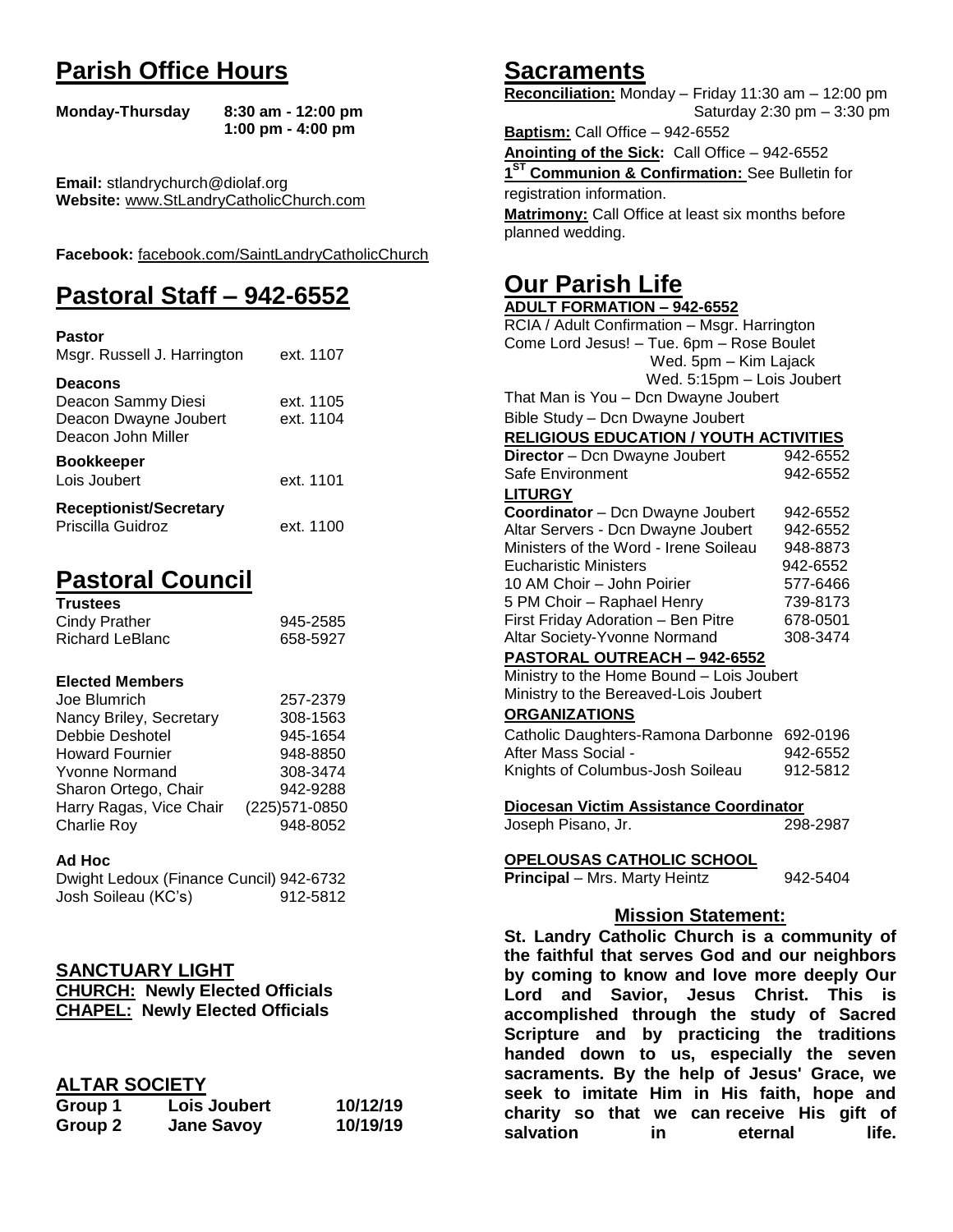**Volume 68, No. 41–** *Twenty-eighteenth Sunday of Ordinary Time* **– October 06, <sup>2019</sup>**

# *From the Desk of Msgr. Harrington…*

Towards the end of the summer of 2018 we were bombarded with terrible stories of the abuse of many who suffered as children by those they trusted in the church. We felt betrayed and deceived by servant/leaders of the church we love and call home. It was at that time, as you may recall, that a few words were added to the Eucharistic Prayer to pray for God's beloved children who were hurt by those who minister in His name. I saw these words not only as an atonement to those who hurt in any way, but also as a vehicle of grace and healing for our brothers and sisters crushed by the malice of the abusers.

Although I will no longer pray these few words aloud during the celebration of mass, I want to assure everyone that victims of abuse are rarely far from my prayers. I would suggest that all of us here at St. Landry continue to remember to the Father His beloved children who have been devasted by abuse of any kind by any perpetrator. So many men and women have been neglected or emotionally, physically and sexually abused that it breaks the heart of God and brings shame to all of us. The following is a prayer from the United States Conference of Catholic Bishops (USCCB) that seeks healing for the many who are broken.

# *Prayer for Healing Victims of Abuse*

*God of endless love, ever caring, ever strong, always present, always just: You gave your only Son to save us by the blood of his cross.*

*Gentle Jesus, shepherd of peace, join to your own suffering the pain of all who have been hurt in body, mind and spirit by those who betrayed the trust placed in them.*

*Hear the cries of our brothers and sisters who have been gravely harmed, and the cries of those who love them. Soothe their restless hearts with hope, steady their shaken spirits with faith. Grant them justice for their cause, enlightened by your truth.*

> *Holy Spirit, comforter of hearts, heal your people's wounds and transform brokenness into wholeness. Grant us the courage and wisdom, humility and grace, to act with justice. Breathe wisdom into our prayers and labors. Grant that all harmed by abuse may find peace in justice.*

> > *We ask this through Christ our Lord. Amen.*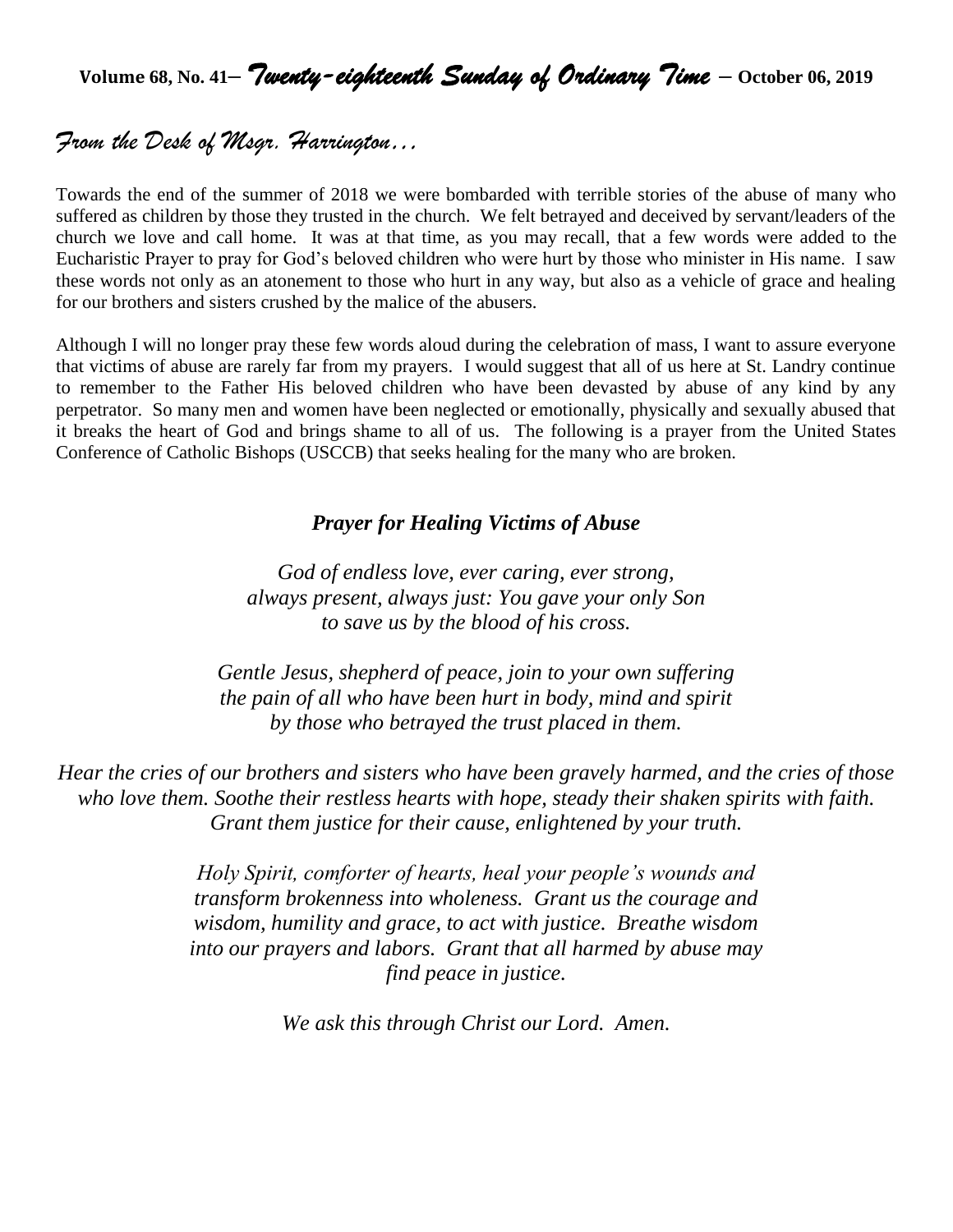# **POPE FRANCIS' INTENTIONS –**

**OCTOBER - Missionary "Spring" in the Church** That the breath of the Holy Spirit engender a new missionary "spring" in the Church.

#### **OFFERTORY COLLECTIONS – October 06, 2019**

| <b>OCIODEI 00, ZUIJ</b>   |           |
|---------------------------|-----------|
| <b>REGULAR</b>            | \$9833.12 |
| <b>GOAL</b>               | \$9000.00 |
| Maintenance & Repair Fund | \$2052.24 |
| Poor & Needy              | \$427.00  |
| Maintenance Endowment     | \$20.00   |
| <b>OCS Foundation</b>     | \$10.00   |
| $\sim$ $\sim$             |           |

Thank You for Your Generosity!

# **2nd Collection**

**10/13/19** – No 2nd Collection **10/20/19** – Bishop's Services Appeal

#### **REMINDERS FOR THE WEEK Sun. – 10/13**

| Mon. - 10/14 |                           |
|--------------|---------------------------|
| 10:00am      | <b>Bible Study</b>        |
| 5:15pm       | <b>Altar Society</b>      |
| 5:30pm       | Rosary @ Grotto (CDA)     |
| 6:00pm       | Rosary @ Lafleur Monument |
| 6:00pm       | <b>Bible Study</b>        |
| 6:30pm       | Pastoral Advisory Board   |

**Tue. - 10/15**

**6:00pm** Come, Lord Jesus!

**Wed. - 10/16**

| 6:00am | TMIY              |
|--------|-------------------|
| 5:00pm | Come, Lord Jesus! |
| 5:15pm | Come, Lord Jesus! |

- **Thu. - 10/17**
- **Fri. - 10/18 – Office Closed**
- **Sat. - 10/19**

**8:00am** Mass in Valentin Hall

**\*The Rosary is prayed immediately following each Weekday Mass.**

# **READINGS FOR FAITH SHARING**

# **Twenty-eighth Sunday in Ordinary Time**

**2 Kings 5:14-17** The foreigner Naaman humbles himself and receives God's healing.

**Psalm 98** "The Lord has revealed to the nations his saving power."

**2 Timothy 2:8-13** If, like Christ, we hold out even to death,we will reign with Christ.

**Luke 17: 11-19** Ten lepers show faith I obeying the Lord, but in thankfulness one goes a step farther- Straight into the kingdom of God.

Naaman, a foreigner, returns to Elisha and promises to worship God exclusively after he is cured of his leprosy. Another foreigner, a Samaritan, is the only one of ten lepers who return to thank Jesus after being cured. Physically and socially, their lives have been completely transformed and their immediate response is to return and give thanks. As we listen to today's readings, let us consider how God has blessed us, so we can sincerely respond, "Thanks be to God."

# **PRAY FOR OUR SEMINARIANS**

**-Michael Vidrine** St. John, Melville **-Trey Fontenot** Sacred Heart of Jesus, VP **-Garrett Broussard** OLOGC, LC Father, in your plan for our salvation you provide shepherds for your people. Fill your Church with the spirit of courage and love. AMEN.

# **PRAY FOR A PRIEST EACH DAY**

| <b>Sunday, 10/13</b> | Fr. John Payne, SJ     |
|----------------------|------------------------|
| <b>Monday, 10/14</b> | Fr. Rene Pellessier    |
| Tuesday, 10/15       | Fr. Stephen Pellessier |
| Wednesday, 10/16     | Fr. Donald Pelous      |
| Thursday, 10/17      | Fr. Neil Petit         |
| <b>Friday, 10/18</b> | Fr. Daniel Picard      |
| Saturday, 10/19      | Fr. Benjamin Pitre     |

Eternal Father, we lift up to You, these and all the priests of the world. Sanctify them. Heal and guide them. Mold them into the likeness of Your Son Jesus, the Eternal High Priest. May their lives be pleasing to You. In Jesus' name we pray. AMEN

# **AFTER MASS SOCIALS**

**Each Sunday, following the 8am and 10am Masses we gather in the South Sacristy of the church for coffee & donuts and FELLOWSHIP! Everyone is welcome! Please use the outside entrance near the southeast corner of the church. Please do not enter through the sanctuary. Please, NO FOOD in any other area of the church.**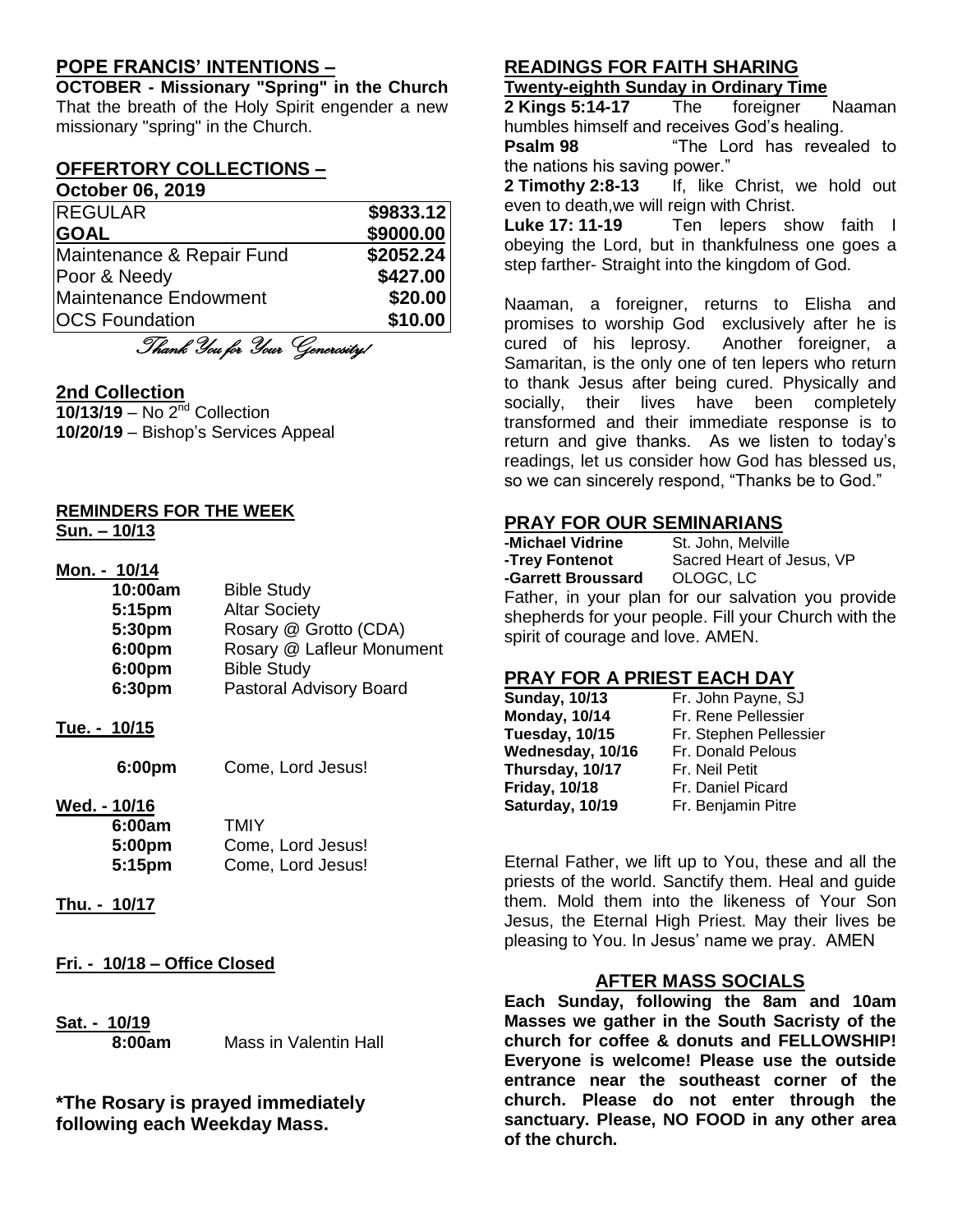# **MASS INTENTIONS**

# **Saturday, October 12**

**4:00pm** Norris Leger, Toby & Winnie Lalonde & Family; Wayne, Jeanette & Jonathan Lalonde; Charles F. Going & Wm. Hatch Families; Billie, Derbes & Hilda Soileau; Roy & Justine L. Elder Family; Carolyn M. Bertrand; Aldon Joseph "Danny" Richard; Janette Sylvester; Nola Guidroz; Kermit Christ; Patrick Murray Labbe; Come,Lord Jesus Groups; Anna Lois Joubert; Connie S. Benoit; Frank (BD) & Marguerite Miller; Robert (Bob) Chachere; Mitchell Barron; Neal Whipp Family & Fr. Joseph C. DeLuca; Special Intention; Wilma Guillory; Rebecca "Becky" Sylvester; Ross Hulin; Madelyn McKinney; Doris B. McCardell (BD)

# **Sunday, October 13**

**08:00am** Youle, Therese & John Ray Fontenot and Martin J. St. Amand; Bernel, Arthur & Eva Fontenot; James Robin and deceased family members; Mayance & Wanda(BD) Dupre & Family; Willard Andrepont; Gertrude A. & Alvin Marks; Amar, Maryina & A. B. Sr. Courvelle; Souls In Purgatory; Willard "Bubba" Andrepont; James E. Martin; Henry, Lillia Fontenot (WA) & Family; Murphy Allen Lanclos Sr. & deceased family members; M/M John, John Jr., Jacob & Michael FaKouri **10:00am** Patricia S. Woodson; Malcolm "Slick" & Margaret Martin; Daniel & Louise LaGrange; Lawrence & Beatrice Sylvester Family; Marty Ortego Family; M/M Ezra Martin & Denise Hull; Matthew Simien; Sr. Elsie Mae Vidrine, MSC; Daniel Beaugh; Irl White & Hazel White Hollier; Lawrence Kelly & Darius & Zetta Deville; Lee & Beverly Faul & Mark Capone Jr.; Carol, Joyce & Baby Ortego; Beverly Blanc Mire; William "Billy" H Jarrell, Jr.; M/M Emillian Bodin & Joyce Lagrange; Anna Lee Doucet Beadle; John Keith Marks; Stephen Taylor; Harriet H. Doucet; Nita & J. Y. Bordelon Sr.; M/M Lee Martin, Jon Martin & Loray Martin Bertrand & Rita Darby; Guise Tran Ho; Theresa Jones Fisher; Lou Ella Fontenot **Soileau** 

**5:00pm** St. Landry Church Parishioners **Monday, October 14**

**12:05pm** Rebecca "Becky" Sylvester; Nita & J. Y. Bordelon Sr.

#### **Tuesday, October 15**

**12:05pm** L. A. "Mickey" Hollier (BD); Special Intention; Nita & J. Y. Bordelon Sr.

#### **Wednesday, October 16**

**12:05pm** Rebecca "Becky" Sylvester; Nita & J. Y. Bordelon Sr.

#### **Thursday, October 17**

**12:05pm** Louis Bryan (LB) Halphen; Nita & J. Y. Bordelon Sr.; Special Intention; Deacon Arthur & Mrs. Louella S. (DA) Lognion

# **Friday, October 18**<br>12:05pm Rebecca

Rebecca "Becky" Sylvester; Nita & J. Y. Bordelon Sr.; Ackel Kidder (BD)

#### **Saturday, October 19**

08:00am Anthony J. Fontenot (BD); Nita & J. Y. Bordelon Sr.

# **PRAYER INTENTIONS**

Laurey Andrus, Rena Mae Angelle, Dannie Ardoin, Brenda & Dennys Baird, Camden Barnard, Victoria Barron, Eric Baquet, Mona Bernard, Rada Bono, Derek Bourque, James Buford Bergeron, Paula Bienvenu, Robert Bienvenu, Elaine Billeaudeau, Marty Billeaudeau, Randy Bordelon, Ricky Bordelon, Alexandra Boudreaux, Mildred D. Boudreaux, Joan Brady, Eden Broussard, Tammy Broussard, Nico Campbell, German Cardoza, Cameron Karle, Ronnie Collette, Betty Cormier, Leroy Darbonne, Glenda G. Darbonne, Christopher Darby, Angie Dejean, Barbara Dopson, Lee Dubuc, Wanda Dupre, Glyn Durio, Willie Mae Emonet, Johnny Fontenot, Brandon Fuselier, Glenda Gaudet, Albert Going, Robert Going, Jr., Sarah Groth, Amelia Guillory, Gabrielle Hanson & Family, Norma Hargroder, Jeanette Harville, Carol Hebert, Scott Hebert, Eva Herbert, Corrace Hollier, Yola Huckaby, Rosalie Jackson, Bryan Fontenot, Jo Ann Jones, Leon Khan, Joyce LaCasse, Charles Kenneth Lalonde, Sr., Vergie Lanclos, Lisa Leblanc, Jenny Ledoux, Ronald Leger, Ronnie Leger, Sawyer Leger, Paul Leleux, Margie Lintzen, Cassandra Marceaux, Malcolm Marcus, Kathy Martin, Verna Martin, Heather E. Matt, Sidney Matt, Taylor Morales, Glenda Moreau, Larry Moreau, Julia Ortego, Gene Paillet, Mary Paillet, Elliot Pavlovich, Belle Pitre, Glenda Pitre, Michelle Poulet, Butch Richard, Gerald Roy, Emery Richard, Jessie Richard, The Keith Richard Family, Geneva Scallon, Pap Roy, Betty Slaughter, Jason Sonnier, Elaine Soileau, Ronald Speyrer. Fred Stafford, Andrew Stelly, Audrey Stelly, Andrew Tarleton, Richard Tatman, Ervin Thibodeaux, Margaret Thibodeaux, Brett Walker, Augustine Wilson, Brad Woodel, Evelyn Wyble, Caleb Zachary

**(It is diocesan policy that we must have permission from any individual that is to be placed on the list of intentions prior to their name being listed.)**

# **CEMETERY BLESSINGS**

- **Oct. 27 St. Landry Cemetery – 11:15am**
- **Nov. 2 Garden of Memories – 10am**
- **Nov. 2 Serenity Cemetery – 10am**
- **Nov. 3 Bellevue – 2pm**
- **Nov. 3 Myrtle Grove – 2pm**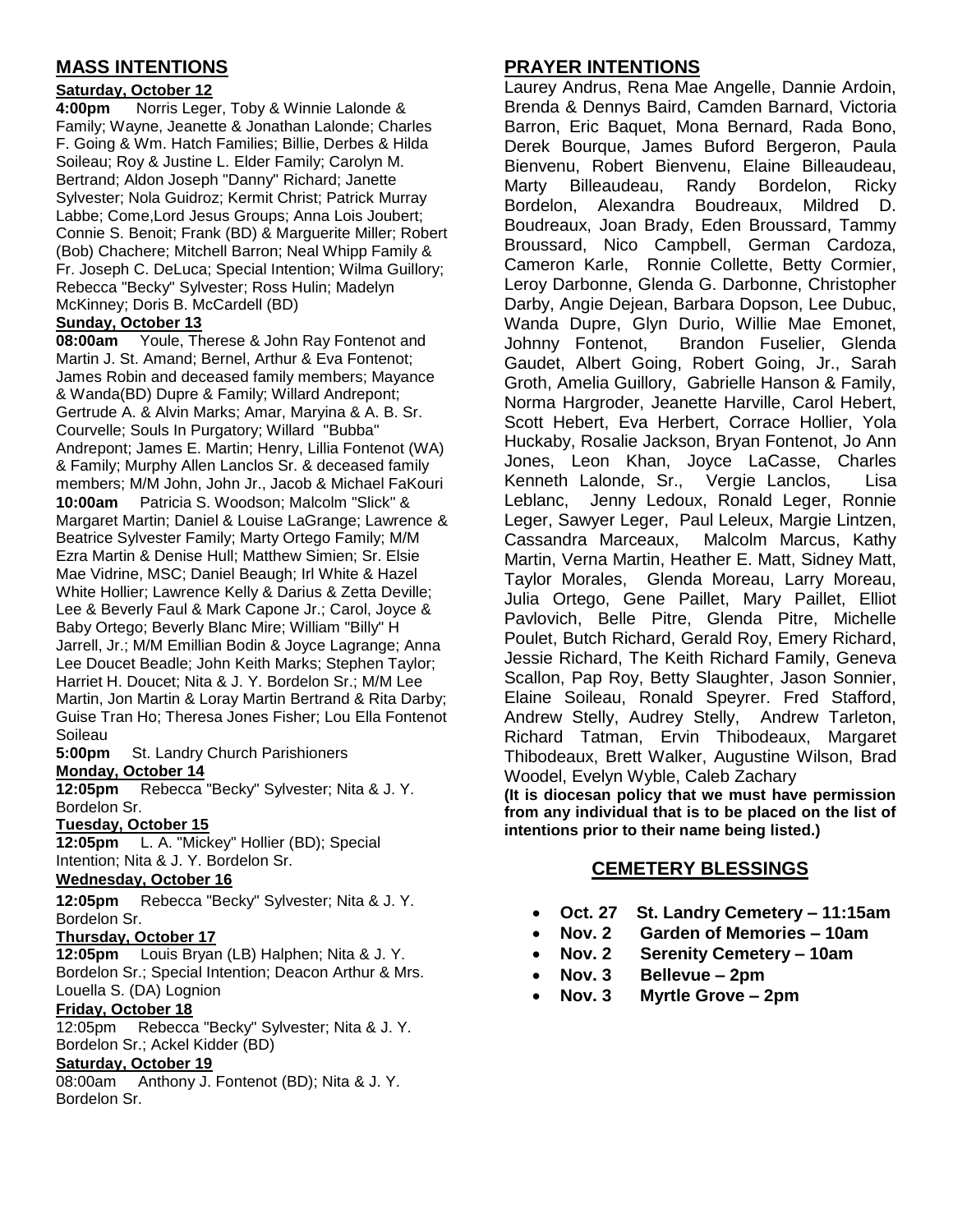# **ALTAR SOCIETY**

**The Altar Society meets on the second Monday of every month at 5:15pm in Valentin Hall. We are always welcoming New Members to be a part of our mission to assist in beautifying our church for the sacred liturgies. Our next meeting will be on October 14th . For more information call Yvonne Normand @ 337-308- 3474 or Janis Courvelle @ 337-789-0971.** 

# **ALTAR SERVERS**

**We are always looking for more young people who desire to serve our Lord in this very important ministry! All Students who have made their 1st Holy Communion through HS are invited to become servers… Parents contact Deacon Joubert for more information.**

# **MUSIC MINISTRY**

**We are always looking for new voices to enhance our ministry of liturgical music! If you feel called to share your talents in this capacity, call one of our choir directors – JP Poirier (337) 577-6466 or Rafael Henry (337) 739-8173, or call the parish office and someone will get with you!**

# **KNIGHTS of COLUMBUS**

**The Knights of Columbus, Council #1173 meets on the second Thursday of each month. Call Josh Soileau (337)912-5812 if you are interested in joining.** 

# **COME TO THE WELL**

**"Come to the Well" A Day of Hope for those suffering the loss of a loved one. November 9, 2019 - 9:00 a.m. - 5:00 p.m. (Check in begins at 8:30 a.m.) The day includes anticipated Mass and opportunities for the Sacrament of Reconciliation.** Diocese of Lafayette **Immaculata Center - 1408 Carmel Dr. – Lafayette, LA 70501-5215. "Come to the Well" is a day of hope for those suffering the loss of a loved one, including loss by suicide, accidental death, infertility, miscarriage, illness, stillbirth, SIDS, adoption placement, abortion, and any other life losses. Those who work in bereavement ministries or reproductive grief are also invited. Pre-registration is required. Cost is \$35 per person. RSVP with payment by November 1, 2019. Link for online registration:**

**<https://secure.acceptiva.com/?cst=eJQcnF>.** 

**Contact: Trista Littell at 337.261-5598 for more information.**

# **CEMETERY TOURS**

**"Founders Of Our Past" is the theme of the St. Landry Catholic Church Cemetery Tours. The dates of the tours are October** *12, 13, 19 & 20* **with Saturday tours at 6, 6:30, 7, 7:30 & 8 PM and the Sunday tours at 2 & 3 PM. Tours are \$10 per person. For more information – call 337-942-6552 or 308-3474. Proceeds used for historical grave restoration.**

### **DAY OF PRAYER**

**A "Day of Prayer for Women" will be hosted by the Our Lady of the Oaks Retreat House in Grand Coteau on Tuesday, Nov. 26th . Online registration at [www.ourladyoftheoaks.com.](http://www.ourladyoftheoaks.com/) Call (337)662-5410 for details.**

# **CENTENNIAL PILGRIMAGE**

**In conjunction with next year's Centennial Celebration of the founding of the Parish, Holy Ghost Church is sponsoring a Pilgrimage to the Holy Land on May 10-20, 2020. An informational meeting will be held on October 23rd at 6pm in the Holy Ghost Parish Life Center. The Spiritual Director for the Pilgrimage will be Holy Ghost Pastor Fr. Lambert Lien, SVD.** 

# **MAUSOLEUM UPDATE**

**Construction on the new "Msgr. Louis Melancon Memorial Mausolem" HAS BEGUN! Vaults and niches are still available for purchase!**

# **PRAYER FOR HURRICANE SEASON**

O God, Master of this passing world, hear the humble voices of your children. The Sea of Galilee obeyed your order and returned to its former quietude; you are still the Master of land and sea. We live in the shadow of a danger over which we have no control. The Gulf, like a provoked and angry giant, can awake from its seeming lethargy, overstep its conventional boundaries, invade our land and spread chaos and disaster. During this hurricane season, we turn to You, O loving Father. Spare us from past tragedies whose memories are still so vivid and whose wounds seem to refuse to heal with the passing of time. O Virgin, Star of the Sea, Our Beloved Mother, we ask you to plead with your Son in our behalf, so that spared from the calamities common to this area and animated with a true spirit of gratitude, we will walk in the footsteps of your Divine Son to reach the heavenly Jerusalem where a storm-less eternity awaits us.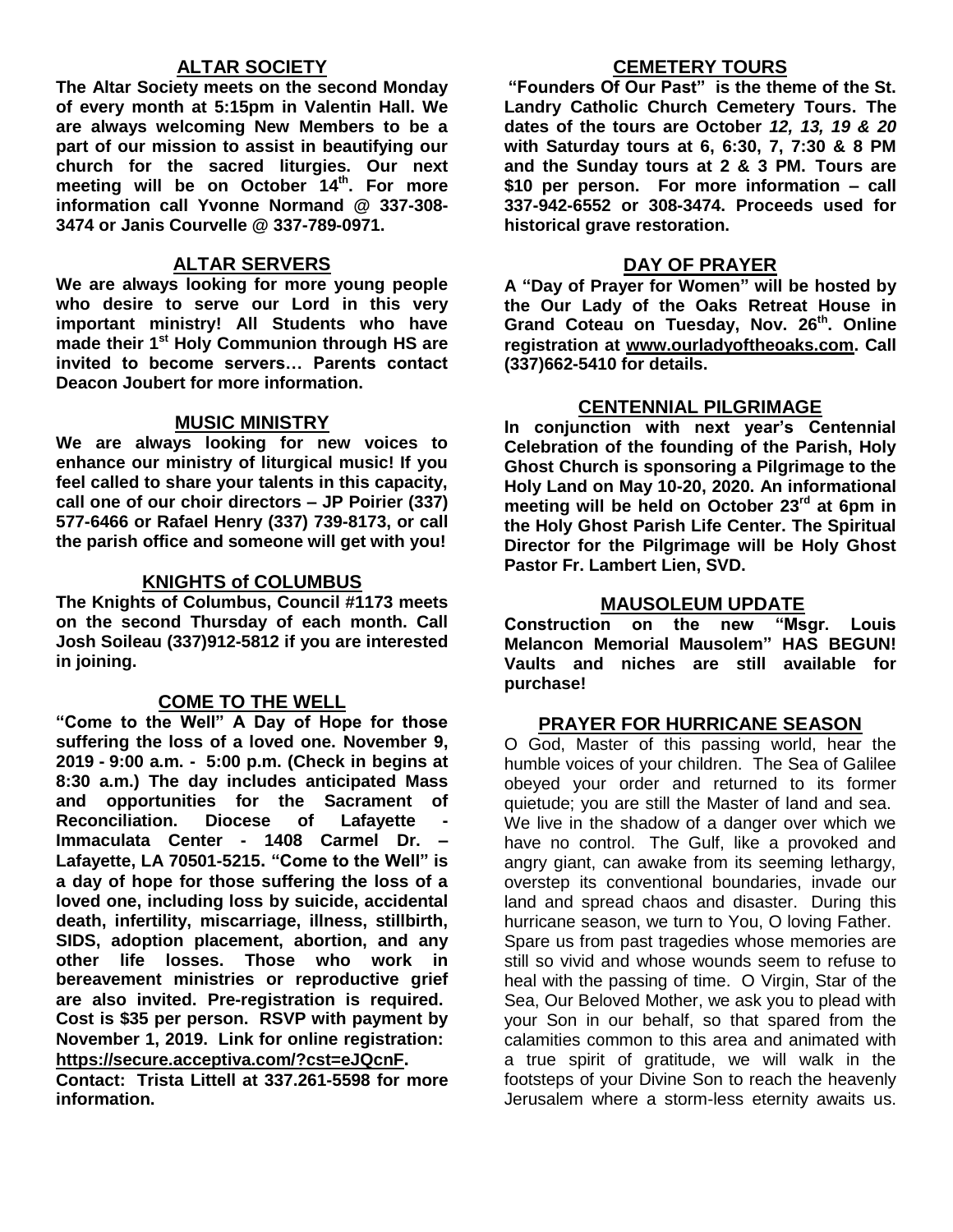# **EXTRA – ORDINARY MINISTERS**

### **October 19/20**

**Saturday – 4:00pm Altar Servers:** Katie & Broty Stelly **Extra-ordinary Ministers of the Eucharist:**  Howard Fournier, Julie Roy, Lorna Sue Miller, Paul & Betty Leleux **Reader:** Carl Graffagnino

**Sunday – 8:00am**

**Altar Servers:** Leigh Labrie, Beau & Ethan Stelly **Extra-ordinary Minister of the Eucharist:** Beverly Bernard, Beth Stelly, Debbie Fay **Reader:** Debbie Fay **10:00am**

### **Altar Servers**: Noah & Rylee Labruyere, Trip Blumrich **Extra-Ordinary Ministers of the Eucharist:**

Larry Moreau, Jackie Keyes, Joe Blumrich, Carolyn Jarrell

**Reader:** Joshua St. Cyr, Dawn Blumrich **5:00pm** 

**Altar Servers:** Mia Fuselier

# **Extra-ordinary Ministers of the Eucharist:**

Glenn & Shawn LeBlanc, Marcelle Abshire, Carrol Lafleur **Reader:** Mercy Jannise

# **OCS CORNER**

**Students and staff will enjoy their "fall break" on Monday and Tuesday of this week with classes resuming on Wednesday. OC will then hold a special "Grand Opening" on Wednesday at 5:30 pm for the new media center (former library) named the "BiblioTECH Center". Family and friends are invited!**

**The Vikings football team travels to Catholic High of Pointe Coupee on Friday night. Then next week is Homecoming and Spirit Week! Mark your calendars for the parade on Oct. 24 at 5:00 pm and the game on Oct. 25 at 7:00 pm. Go Vikings!**